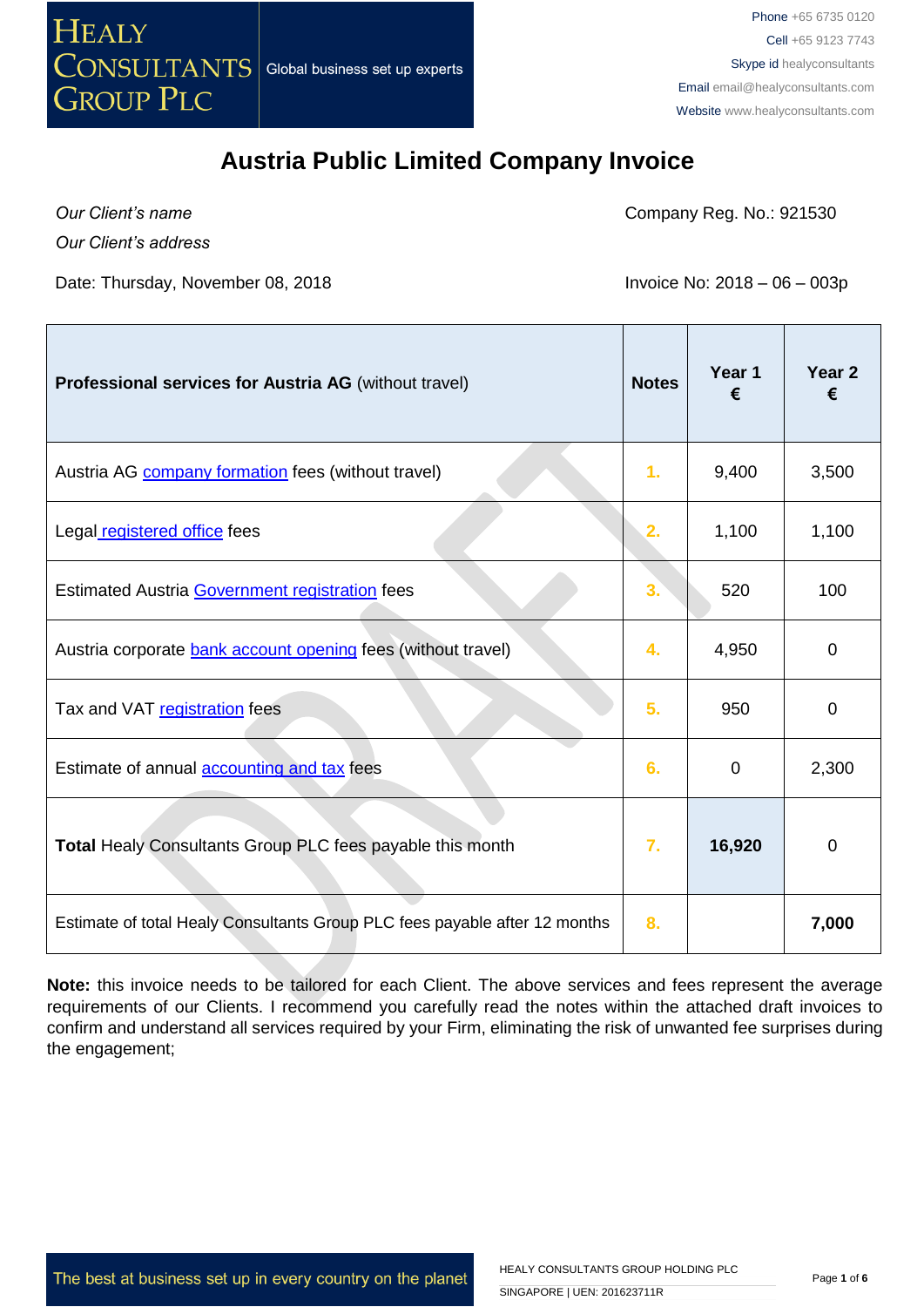

#### *Notes to invoice above*

**1.** Healy Consultants Group PLC's fees to efficiently and effectively complete Austrian company registration within [seven weeks](http://www.healyconsultants.com/austria-company-registration/fees-timelines/#timelines) by **i**) choosing the optimum regulatory license for our Client's business activities; **ii**) reserving a company name with [Austrian Federal Economic Chamber;](http://www.chamber-commerce.net/dir/297/Austrian-Federal-Economic-Chamber-in-Vienna) **iii)** settling our accountant and lawyer fees; and **iv)** preparing a high quality company incorporation application for Austrian Federal Economic Chamber;

All [engagement fees](http://www.healyconsultants.com/company-registration-fees/) (click link) are agreed and paid up front and agree to the fees published on our country web pages. Consequently, there are no hidden fees, surprises or ambushes throughout the engagement. All engagement deadlines are agreed up front in the form of a [detailed project plan,](http://www.healyconsultants.com/index-important-links/example-project-plan/) mapping out [deliverables](http://www.healyconsultants.com/deliverables-to-our-clients/) by week throughout the engagement term;



Every week during the engagement, Healy Consultants Group PLC will email our Client a detailed status [update.](http://www.healyconsultants.com/index-important-links/weekly-engagement-status-email/) Our Client is immediately informed of engagement problems together with solutions. Your dedicated engagement manager is reachable by phone, Skype, live chat and email and will communicate in your preferred language;

- **2.** In accordance with [Austrian Commercial Code volume 1 from 31/03/1965 \(click link\),](http://homepage.uibk.ac.at/~c31229/pdf/oe_aktiengesetz.html) an Austrian company shall as from the date of its incorporation have a legal registered office in Austria, to which all official Government communications and notices may be addressed. To comply with this statutory requirement, Healy Consultants Group PLC Austria business office will be the registered office address for your Austria Company. Thereafter, this address will be used to receive Government correspondence including **a)** annual and quarterly tax returns; **b)** bank statements; **c)** employee payroll tax and pension correspondence. Most of our Clients wish to place Healy Consultants Group PLC [Austria office address \(click link\)](http://www.healyconsultants.com/virtual-office/) on invoices, contracts, websites and business cards;
- **3.** This fee is an estimate of government costs payable during your Firm's engagement. All government fee payments will be supported by original receipts and invoices. Examples of government costs include **i)** obtain confirmation for business name reservation from the Economic Chambers [\(WKO\)](https://www.wko.at/Content.Node/wir/Austrian_Economic_Chambers_Home.html); **ii)** notarize the articles of association with local notary public; **iii)** deposit the minimum required paid up share capital; **iv)** register the new business with the local court [\(Handelsgericht\)](http://www.justiz.gv.at/web2013/html/default/2c9484853f386e94013f57e3f02d0a88.de.html); and v) post registration with the local [municipality](https://www.wien.gv.at/english/) in Austria. Following engagement completion, Healy Consultants Group PLC will refund our Client any excess of funds received over actual Government costs paid;
- **4.** Healy Consultants Group PLC will be pleased to open an Austrian corporate bank account without our Client travel. It is a time consuming task, and Healy Consultants Group PLC will shelter our Client from the associated administrative challenges. As you can appreciate, it is a difficult task to obtain bank account approval through a newly formed company when shareholders, directors and bank signatories reside overseas. Healy Consultants Group PLC will prepare a business plan for the bank to optimize the probability of corporate bank account approval. Depending on our Client's business and nationality, there is a 20% probability the banks will request a bank signatory to travel for a one-hour bank interview. Healy Consultants Group PLC will try its best to negotiate with the bank for a travel exemption. If our Client must travel to Austria for corporate bank account opening, Healy Consultants Group PLC will refund our Client €950;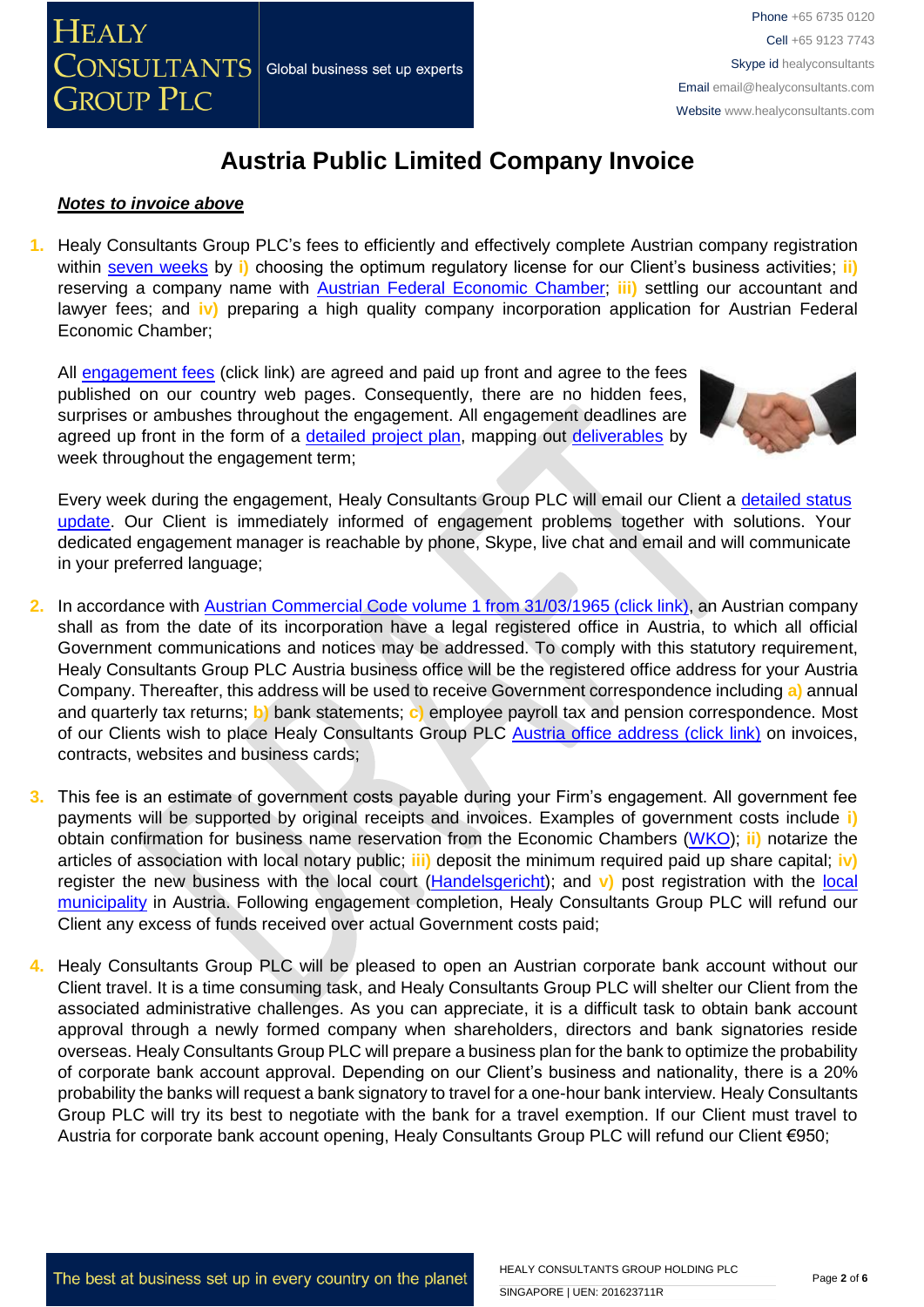If our Client is not comfortable with only a Austrian corporate bank account, Healy Consultants Group PLC will be pleased to open [an international corporate bank account](http://www.healyconsultants.com/international-banking/) (click link) outside of Austria. Examples include New York, Liechtenstein, Germany, Bulgaria, South Africa, Singapore, London, South America or Dubai. All banks will be top tier banks in these countries with excellent internet banking services. Example of our global banking partners include HSBC, Standard Chartered Bank, Citibank, Barclays, Commerzbank, Bank of China, Erste bank, Standard Bank, UBS, Credit Suisse;

The banks enjoys ultimate power of approval of corporate bank account applications. Consequently, guaranteed success is outside of Healy Consultants Group PLC's control. What is inside our control is the preparation and submission of a high-quality bank application that maximizes the likelihood of approval. To date, we enjoy a 100% approval record because of [our global banking relationships](http://www.healyconsultants.com/international-banking/corporate-accounts/) and determination;







Global banks continue to tighten corporate bank account opening procedures, their internal compliance departments completing more thorough due diligence of Clients. Consequently, our Clients should expect the bank account approval period to take up to 4 weeks. Furthermore, global banks now require evidence of proof of business in the country where the corporate bank account will be, including sales contracts or lease agreement;

- **5.** In accordance with [Austrian Commercial Code volume 1 from 31/03/1965 \(click link\),](http://homepage.uibk.ac.at/~c31229/pdf/oe_aktiengesetz.html) each entity must register for corporate tax at the [Federal Tax Authority.](https://english.bmf.gv.at/) VAT registration is mandatory for entities boasting annual turnover above €30,000;
- **6.** For an active trading company, these [accounting and tax](http://www.healyconsultants.com/austria-company-registration/accounting-legal/) fees are an estimate of Healy Consultants Group PLC fees to efficiently and effectively discharge your annual company accounting and tax obligations. Following receipt of a set of draft accounting numbers from your company, Healy Consultants Group PLC will more accurately advise accounting and tax fees. For a dormant company, Healy Consultants Group PLC fees are only €950;
- **7.** All fees quoted in this invoice correspond to fees quoted on Healy Consultants Group PLC's [business](http://www.healyconsultants.com/company-registration-fees/)  [website.](http://www.healyconsultants.com/company-registration-fees/) Please review this invoice carefully to identify errors. During the rush of the business day, it is possible Healy Consultants Group PLC inadvertently made fee calculation errors, typing errors or omitted services. In the unfortunate event you identify invoice errors, please revert to me directly re the same. I apologize in advance if I or my staff made invoice errors;
- **8.** Assuming our Clients re-engage Healy Consultants Group PLC in year 2, this fee is an estimate of the fees payable next year, 12 months after the date of company registration;
- **9.** The fees quoted in this invoice are a prediction of the fees required to efficiently and effectively complete this engagement in a timely manner. If during the engagement Healy Consultants Group PLC realizes that the project is more complex than anticipated, requiring a large additional investment of time, my Firm will revert to request additional fees;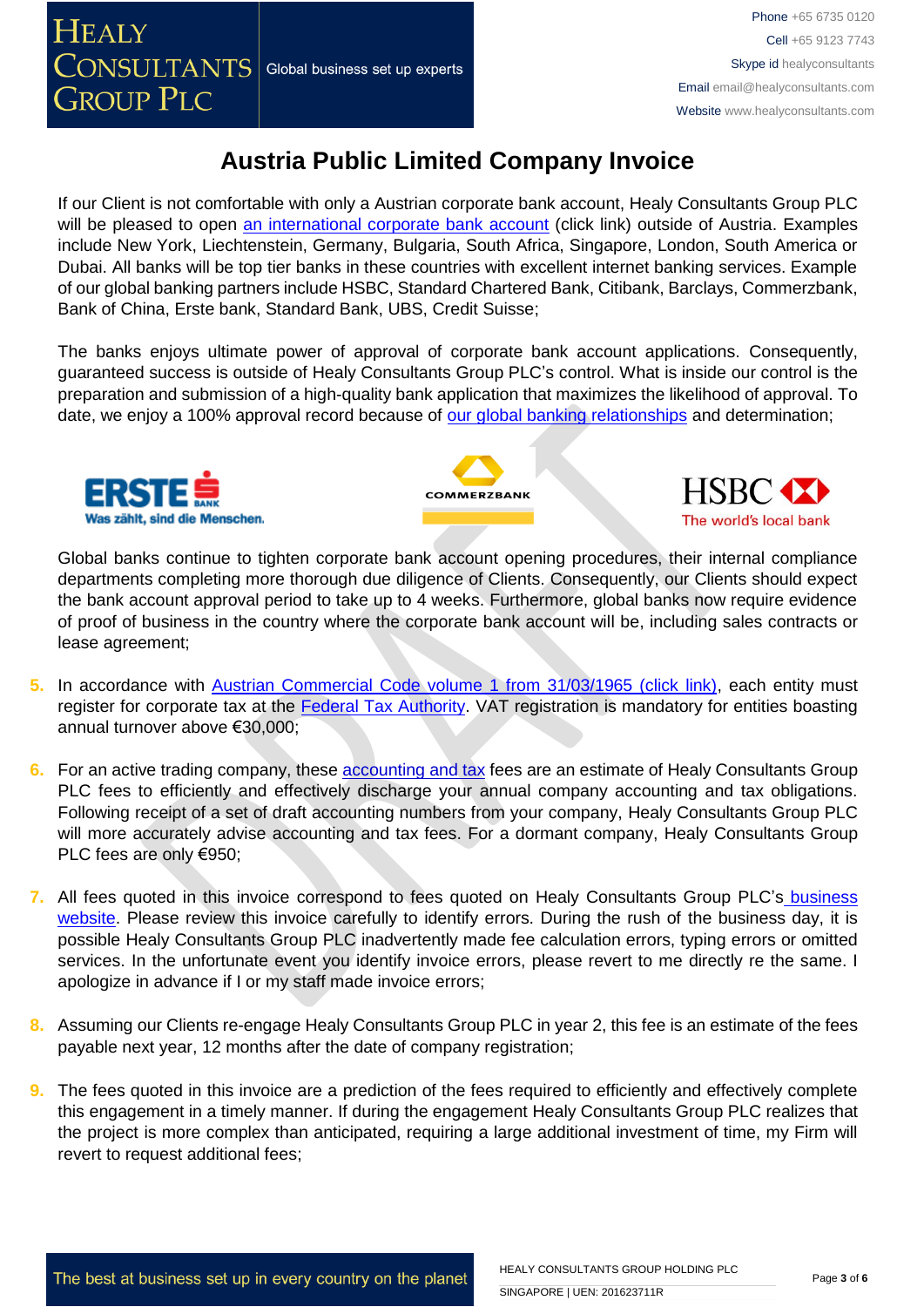- **10.** Engage Healy Consultants Group PLC to [project manage](http://www.healyconsultants.com/project-manage-engagements/) business set up in every country on the planet. We are the best in the [world](http://www.healyconsultants.com/best-in-the-world/) at what we do, timely completing the  $A$  to  $Z$  of every country engagement;
- **11.** In accordance with [Austrian Commercial Code volume 1 from 31/03/1965 \(click link\),](http://homepage.uibk.ac.at/~c31229/pdf/oe_aktiengesetz.html) the issued share capital of Austrian PLC is €70,000 with at least 25% being deposited to the company bank account before company formation. To optimize engagement efficiency and minimize delays, Healy Consultants Group PLC is happy to deposit these funds on behalf of our clients;
- **12.** If our Client and Healy Consultants Group PLC properly plan this engagement, our Clients will *not* have to travel during this engagement. Healy Consultants Group PLC will efficiently and effectively and aggressively complete company registration and corporate bank account opening in a timely manner without our Client's presence. Instead, our Client will need to **i)** sign and get documents legalized in the embassy in their country of origin; and **ii)** courier the originals to Healy Consultants Group PLC office;



- **13.** Depending on our Client's business and nationality, the Austrian Government may require a special regulatory license to carry on your business in the country. Healy Consultants Group PLC will assist our Client secure license approval; there may be additional engagement fees. However, the Government enjoys ultimate power of approval of company registrations and business licenses;
- **14.** It is compulsory for every Austrian PLC to appoint a corporate agent who is domiciled in Austria or another member state of the EU/EEA for trade licensing purposes.. To minimize complexity, Healy Consultants Group PLC recommends our Client appoint one staff member already in Austria. If our Client is uncomfortable or unable to adopt this strategy, Healy Consultants Group PLC will provide nominee services. Our annual fee for the same is €6,600 per nominee;
- **15.** If our Client requires nominee shareholder and director services [\(click link\),](http://www.healyconsultants.com/corporate-outsourcing-services/nominee-shareholders-directors/) Healy Consultants Group PLC will be pleased to assist. Our fee for professional, passive nominee corporate shareholder amounts to €2,100 per annum. Our fee to be both nominee director and shareholder amounts to €6,600 per annum. Being the sole shareholders and sole director of a Client's company exposes Healy Consultants Group PLC to reputation, litigation and financial risk;
- **16.** If required, Healy Consultants Group PLC will be pleased to assist your firm obtain business [visa](http://www.healyconsultants.com/austria-company-registration/formation-support-services/) approvals. Our fee is €4,950 per person and includes preparation of a quality visa application and submitting to the correct Government immigration officers. The Government enjoys ultimate power of approval of visa applications, consequently, guaranteed success is outside of Healy Consultants Group PLC's control. What is inside our control is the preparation and submission of a high quality immigration visa application that maximizes the likelihood of visa approval. In the unfortunate event the visa application is rejected, Healy Consultants Group PLC will be happy to submit an appeal to secure visa approval. Healy Consultants Group PLC fees for each appeal amounts to €950;
- 17. Some of our Clients request Healy Consultants Group PLC to provide temporary shared [office space](http://www.healyconsultants.com/virtual-office/) for 6 months until their preferred business premises is found. If your Firm requires this service, our one-time fee is €950. Monthly rental thereafter is paid directly to the landlord, independently of Healy Consultants Group PLC;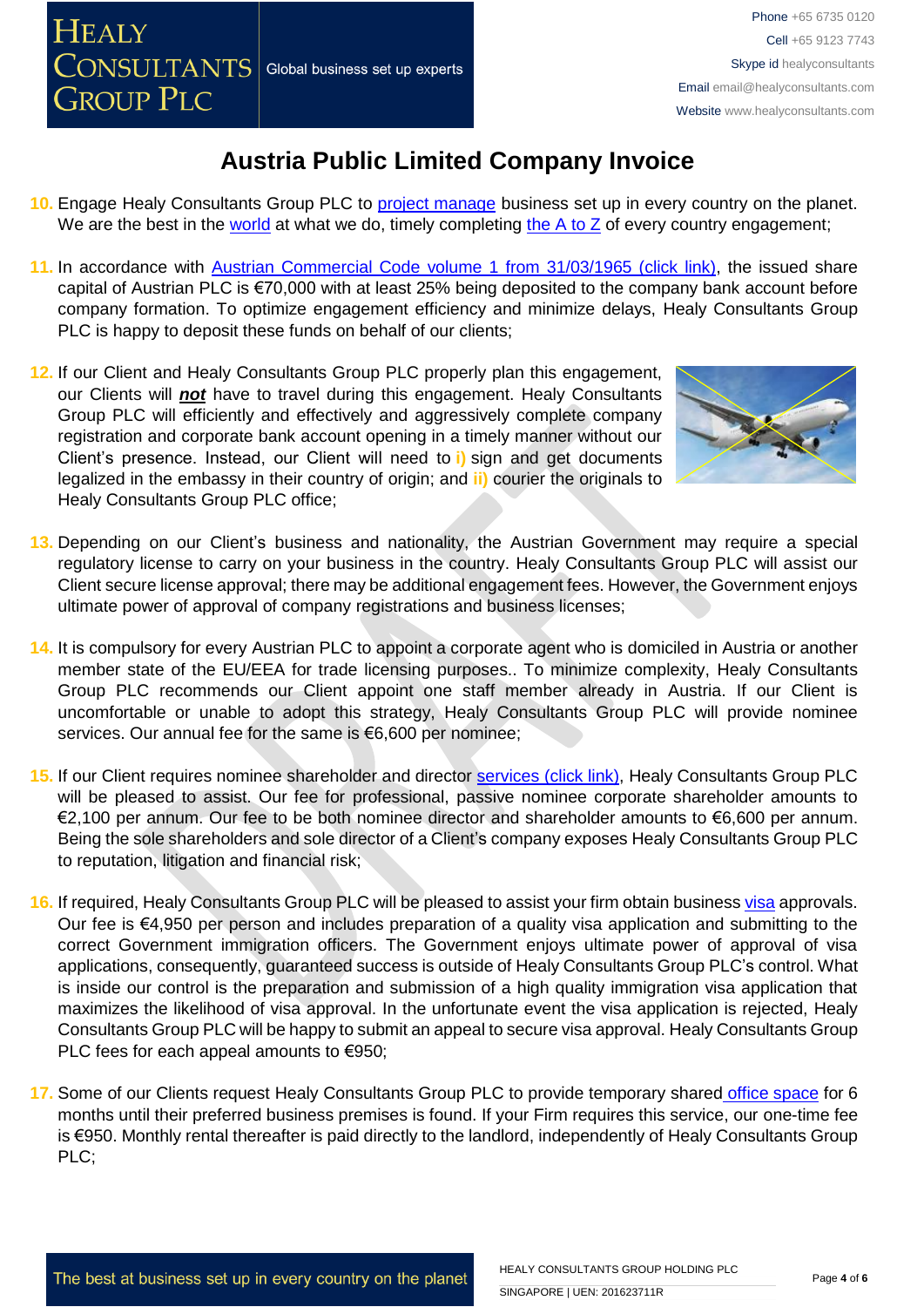- **18.** Monthly, quarterly and year-end Government tax obligations include **i)** monthly payroll reporting; and **ii)** monthly or quarterly VAT and corporation tax return filing. If you need our help, Healy Consultants Group PLC can complete monthly Government reporting for a monthly fee of €1,600. Healy Consultants Group PLC monthly support will include **i)** receive in Dropbox the monthly invoices from our client; **ii)** label monthly bank statement transactions; **iii)** preparation and submission of VAT returns; **iv)** monitor monthly profit levels to minimize annual tax; and **v)** submission of monthly employee payroll reporting;
- **19.** It is important our Clients are aware of their personal and corporate tax obligations in their country of residence and domicile. Let us know if you need Healy Consultants Group PLC help to clarify your local and international annual tax reporting obligations;
- **20.** During the engagement, shareholders and directors' documents may need to be translated into the local language; before the Government and Bank approves company registration and corporate bank account opening respectively. Consequently, our Client should budget for possible additional translation and embassy attestation fees. Either our Client or Healy Consultants Group PLC can complete this administrative task;

As always, Healy Consultants Group PLC will negotiate with all third parties to eliminate or reduce additional engagement costs. For transparency purposes, all third-party fee payments will be supported by original receipts and invoices. Examples of possible third-party payments include **i)** embassy fees; **ii)** notary public costs; **iii)** official translator fees;

- **21.** Some of our Clients require an [immediate Austria solution.](http://www.healyconsultants.com/turnkey-solutions/) With this strategy, within a day Healy Consultants Group PLC can supply our Client **i)** an existing dormant Austria company number; **ii)** an already approved Austria corporate bank account number; and **iii)** a business address. Turnkey solutions are attractive to those entrepreneurs who wish to immediately close a country deal, sign a contract or invoice a customer
- **22.** Healy Consultants Group PLC will only incorporate your company after 75% of [due diligence documentation](http://www.healyconsultants.com/due-diligence/) is received by email. Healy Consultants Group PLC will only open a corporate bank account after 100% of the Client's original due diligence documentation is received by courier;
- **23.** During the annual renewal engagement with our Client, our in-house [Legal and Compliance Department](http://www.healyconsultants.com/about-us/key-personnel/cai-xin-profile/)  [\(click link\)](http://www.healyconsultants.com/about-us/key-personnel/cai-xin-profile/) reviews the quality and completeness of our Client file. Consequently, Healy Consultants Group PLC may revert to our Client to ask for more up to date [due diligence documentation;](http://www.healyconsultants.com/due-diligence/)
- **24.** To assist our Clients to minimize foreign exchange costs, we offer the payment in SG\$, Euro, Pounds or US\$. Kindly let me know in which currency your Firm prefers to settle our fees and I will send an updated invoice, thank you;
- 25. Some of our Clients engage Healy Consultants Group PLC to [recruit \(click link\)](http://www.healyconsultants.com/corporate-outsourcing-services/how-we-help-our-clients-recruit-quality-employees/) local employees. We have a lot of experience in this area and we are quite skilled at securing quality candidates for our Clients;